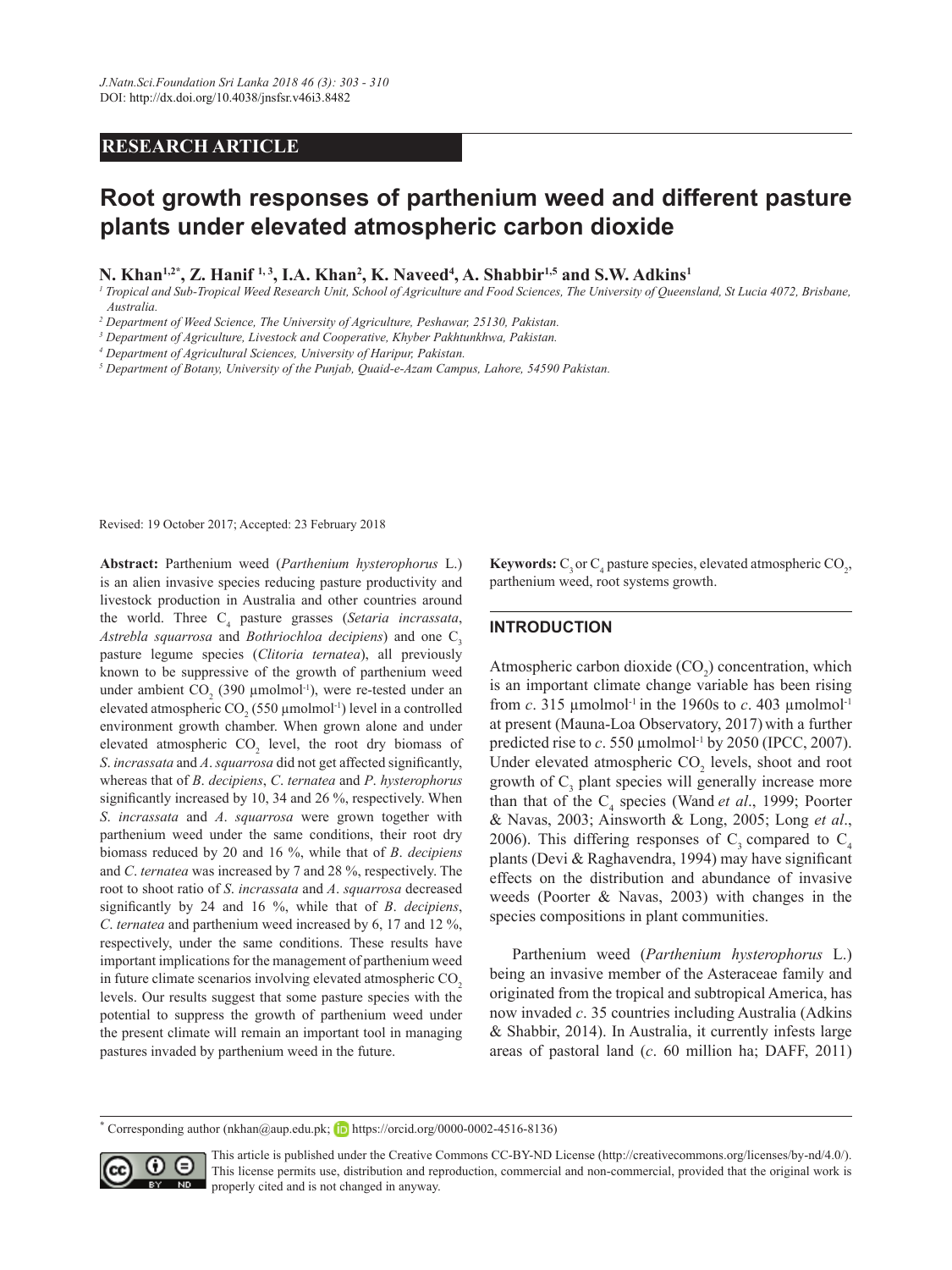and has the ability to further spread due to its large seed production (Navie *et al*., 2004), rapid growth and allelopathic effects (Adkins & Sowerby, 1996). Parthenium weed can greatly decrease plant biodiversity in native ecosystems (Belgeri, 2013) and reduce pasture fodder production (Khan *et al*., 2014), which can result in a 40 to 80 % decline in the cattle carrying capacity of pastoral areas (McFadyen, 1992).

A large area (> 70 %) of Queensland, Australia comprises rangelands having mainly  $C_4$  grass species, such as pitted bluegrass - *Bothriochloa decipiens* (Hack.) C.E. Hubb., buffel grass - *Cenchrus ciliaris* L. and purple pigeon grass - *Setaria incrassata* Hochst. (Tothill & Hacker, 1996). These rangelands are widely invaded by  $C_3$  (Navie *et al.*, 2004) or  $C_3 - C_4$  intermediate (Devi & Raghavendra, 1994) parthenium weed. The progressively elevating atmospheric CO<sub>2</sub> levels are likely to have a significant effect on the growth and interactions that take place between plants in communities (Ziska, 2008). A number of plant species have been shown to respond positively to elevated atmospheric  $CO<sub>2</sub>$  when grown alone, while their growth is decreased when grown in the presence of companion plants (Poorter & Navas, 2003) with effects seen both in terms of their root and shoot growth (Wand *et al*., 1999). The differential responses of plants in the absence or presence of companion plants under elevated atmospheric  $CO_2$  may be due to the absence or presence of the suppressive effects by the companion plants. Being a  $C_3$  or  $C_3 - C_4$ intermediate plant, parthenium weed has been shown to grow more rapidly under elevated atmospheric CO<sub>2</sub> than many other C<sub>4</sub> pasture plants (Navie *et al.*, 2005; Khan *et al*., 2015).

Root weight ratio is the most appropriate measurement to get an idea about biomass partitioning between above and belowground systems of plants (Oechel & Strain, 1985). An increased biomass allocation to plant roots has been reported under elevated atmospheric  $CO<sub>2</sub>$  (Rogers *et al*., 1994; Yue *et al*., 2009), which allows plants to spread further and penetrate roots deeper (Idso *et al*., 1987). The differential shoot biomass responses of some  $C_4$  pasture species in the absence or presence of the  $C_3$ or  $C_3 - C_4$  intermediate parthenium weed under elevated atmospheric  $\mathrm{CO}_2$  may be due to the absence or presence of the suppressive effects of the weed plants on the pasture plants (Khan *et al*., 2015). However, the response of root systems of  $C_4$  and  $C_3$  or  $C_3 - C_4$  intermediate plants under elevated atmospheric  $CO_2$  has not been described before. The belowground interactions among  $C_4$  pasture species and a  $C_3$  or  $C_3 - C_4$  intermediate parthenium weed under different atmospheric  $CO<sub>2</sub>$  concentrations could help

in selecting suppressive plants to be used in long-term management interventions of invasive  $C_3$  weeds.

The aims of the present study were to determine: (a) the root growth responses and suppressive abilities of three selected suppressive  $C_4$  pasture grass species (*S.* incrassata, A. squarrosa and *B. decipiens*) and a  $C_3$ pasture legume species [*Clitoria ternatea* L. (O'Donnell & Adkins, 2005; Khan *et al*., 2013)] on the growth of the  $C_3$  or  $C_3 - C_4$  intermediate invasive parthenium weed, (b) their biomass allocation patterns, and to verify how these results may help to develop long-term management interventions against invasive  $C_3$  weeds.

## **METHODOLOGY**

#### **Plant materials**

Three C<sub>4</sub> perennial grass species (*S. incrassata*, *A*. *squarrosa* and *B*. *decipiens*) and a  $C_3$  perennial legume (*C*. *ternatea*) were selected on the basis of previously shown strong suppressive abilities against the growth of parthenium weed (O'Donnel & Adkins, 2005; Khan *et al*., 2013; Table 1). Seeds of all species were obtained from registered seed suppliers in Queensland, Australia, while seeds of parthenium weed were collected from a pastoral area near Injune, Queensland, Australia (S 25º 46' 18"; E 148º 21' 06").

#### **The trial environment**

Two identical growth chambers  $(200 \times 180 \times 100 \text{ cm}^3)$ indicating length, width and height as internal dimensions) made from a translucent plastic (Kirby Pty Ltd., Brisbane, Queensland, Australia) were positioned inside a glasshouse  $(31/15 \pm 3 \degree C$  day/night thermoperiod; and a 14/10 h day/night photoperiod and  $c$ . 1400  $\mu$ mol m<sup>-2</sup>s<sup>-1</sup> light intensity) at the University of Queensland, Brisbane, Australia. The relative humidity inside each of the two growth chambers was maintained at  $85 \pm 5$ % with the help of relative humidity regulators (Weather Proof Model IP-53, Clipsal). The temperature regime (controlled through Model UHI 24 temperature regulators) and the relative humidity inside each growth chamber were regularly checked with data loggers (T-Tec 7-IC, Temperature Technology). One growth chamber was attached to a Gsize  $CO<sub>2</sub>$  gas cylinder to provide an elevated atmospheric  $CO_2$  concentration (550 µmolmol<sup>-1</sup>). The  $CO_2$  inflow to the growth chamber was controlled and monitored by an ADC-2000  $\mathrm{CO}_2$  monitor (ANRI Instruments and Controls Pty. Ltd., Melbourne, Victoria, Australia) equipped with an automatic switching solenoid valve. The other growth chamber was provided with an ambient  $CO_2$  concentration maintained by daily ventilating with air.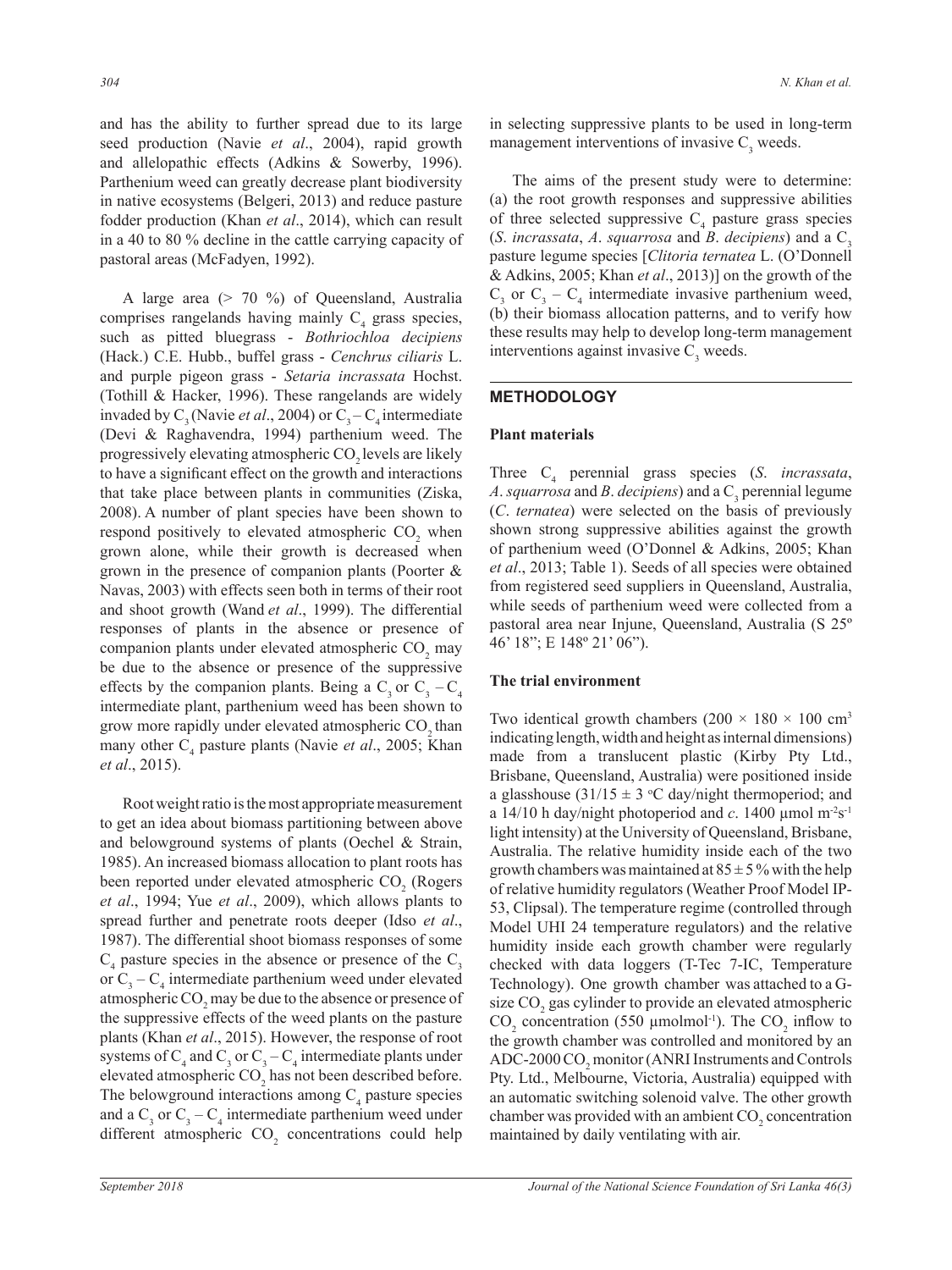### **Experimental procedures**

The seeds of four pasture species and those of the parthenium weed were individually sown in germination trays (30  $\times$  30  $\times$  4 cm) filled with a moist University of California potting mixture and placed in a glasshouse to germinate (14/10 day/night thermoperiod of  $30/20 \pm$  $4^{\circ}$ C with a 14/10 h day/night photoperiod and a constant relative humidity of  $55 \pm 5$  %) for *c*. 6 ds. Seedlings of uniform size were then transplanted individually into 40 plastic pots (each 25 cm diameter) and each pot was filled with *c*. 9 kg black cracking clay soil. All the pots were uniformly watered to field capacity throughout the duration of the trial (40 ds). Seedling transplantation was made as described below. In order to differentiate the transplanted seedlings from any self-emerged seedlings, tooth picks were placed alongside all transplanted seedlings and all self-emerging seedlings were removed on a daily basis. A total of 40 pots (20 pots assigned to the 4 plants per pot planting density and 20 pots assigned to the 6 plants per pot density) were set randomly within each growth chamber. To guarantee evenness of the experiment, the pots and the  $CO<sub>2</sub>$  maintaining equipment were exchanged between the two growth chambers on a weekly basis. The pots inside the growth chambers were also re-randomised on a weekly basis. As the internal floor area of the growth chambers was not large enough to test all the 4 pasture species in one phase, the trial was run in 4 consecutive phases (i.e., October 2009 - March 2010) and in each phase one pasture species was tested.

After 40 ds of growth, all pots were removed from the chambers and all individual plants were carefully removed from the soil, the roots washed and the plants were individually separated into roots and shoots. Any debris found attached to the roots were removed carefully with forceps. All samples were then put into marked brown paper bags, oven dried for *c*. 50 h (72  $\pm$  4 °C) and the dry biomass was determined.

## **Planting pattern and data analysis**

Each phase of the experiment was carried out in a completely randomised design and by the application of addition series approach (Spitters, 1983). The seedlings were sown at a planting density of either 4 or 6 plants per pot with five planting arrangements of parthenium weed-to-pasture species (i.e., for four plants per pot 4 : 0, 3 : 1, 2 : 2, 1 : 3 and 0 : 4; and for six plants per pot 6 : 0, 4 : 2, 3 : 3, 2 : 4 and 0 : 6). Each planting density was replicated 4 times in each growth chamber accordingly. The aboveground biomass of all species was harvested after 40 ds growth and measured (Khan *et al*., 2015) as was the ground biomass (this study). In addition, the root to shoot dry biomass ratio (R/S) for all species was calculated in each treatment by dividing the root dry biomass by the shoot dry biomass. The root dry biomass data and the R/S recorded under ambient and elevated atmospheric CO<sub>2</sub> levels were analysed by analysis of variance in MINITAB 16 statistical programme. The means were separated by LSD test at 5 % level of significance (Steel & Torrie, 1980).

#### **RESULTS AND DISCUSSION**

#### **Root growth**

When grown alone, the root growth of two  $C_4$  pasture species (*S. incrassata* and *A. squarrosa*) did not change significantly, while that of the other  $C_4$  species  $(B.$  *decipiens*), the  $C_3$  legume species (*C. ternatea*) and parthenium weed increased significantly ( $p < 0.04$ , 0.002 and 0.01, respectively) under elevated atmospheric  $CO<sub>2</sub>$  level compared to the ambient (Figure 1). When *S*. *incrassata* and *A*. *squarrosa* were grown with parthenium weed, their root dry biomass significantly decreased  $(p < 0.001)$  in both treatments by 20 and 16 %, respectively, while that of *B*. *decipiens* and *C*. *ternatea* significantly (p < 0.002) increased by 7 and 28 %, respectively under elevated atmospheric  $CO<sub>2</sub>$  level compared to ambient (Figure 1; Table 1). The reduction of root dry biomass noted in *S*. *incrassata* and *A*. *squarrosa* in the presence of parthenium weed, and under elevated  $CO<sub>2</sub>$  can be explained by the differential growth responses of the two plant types to elevated atmospheric CO<sub>2</sub> concentration. The root growth of pasture species *B*. *decipiens* and *C*. *ternatea* and parthenium weed increased under elevated  $CO<sub>2</sub>$  conditions; however, growth of the pasture species increased comparatively more than that of the weed and hence suppressing the growth of parthenium weed. The increase in root dry biomass observed in *B*. *decipiens* and *C*. *ternatea* may be due to their higher growth under the same elevated  $CO<sub>2</sub>$ concentration (Figure 1). Previous studies have shown similar responses under elevated  $CO_2$  for  $C_3$  plants at the cost of  $C_4$  plants (Ainsworth & Long, 2005) due to their increased photosynthetic rate (Nowak *et al*., 2004), which in turn increases the flow of photosynthates from the shoots to roots, thereby promoting the root growth (Rogers *et al*., 1994). The differential root growth response of one C<sub>4</sub> species, *B. decipiens* than the other two C4 species (*S*. *incrassata* and *A*. *squarrosa*) under elevated atmospheric  $CO<sub>2</sub>$  showed species specific responses indicating that some  $C_4$  species may incur suppressive ability over parthenium weed in the future.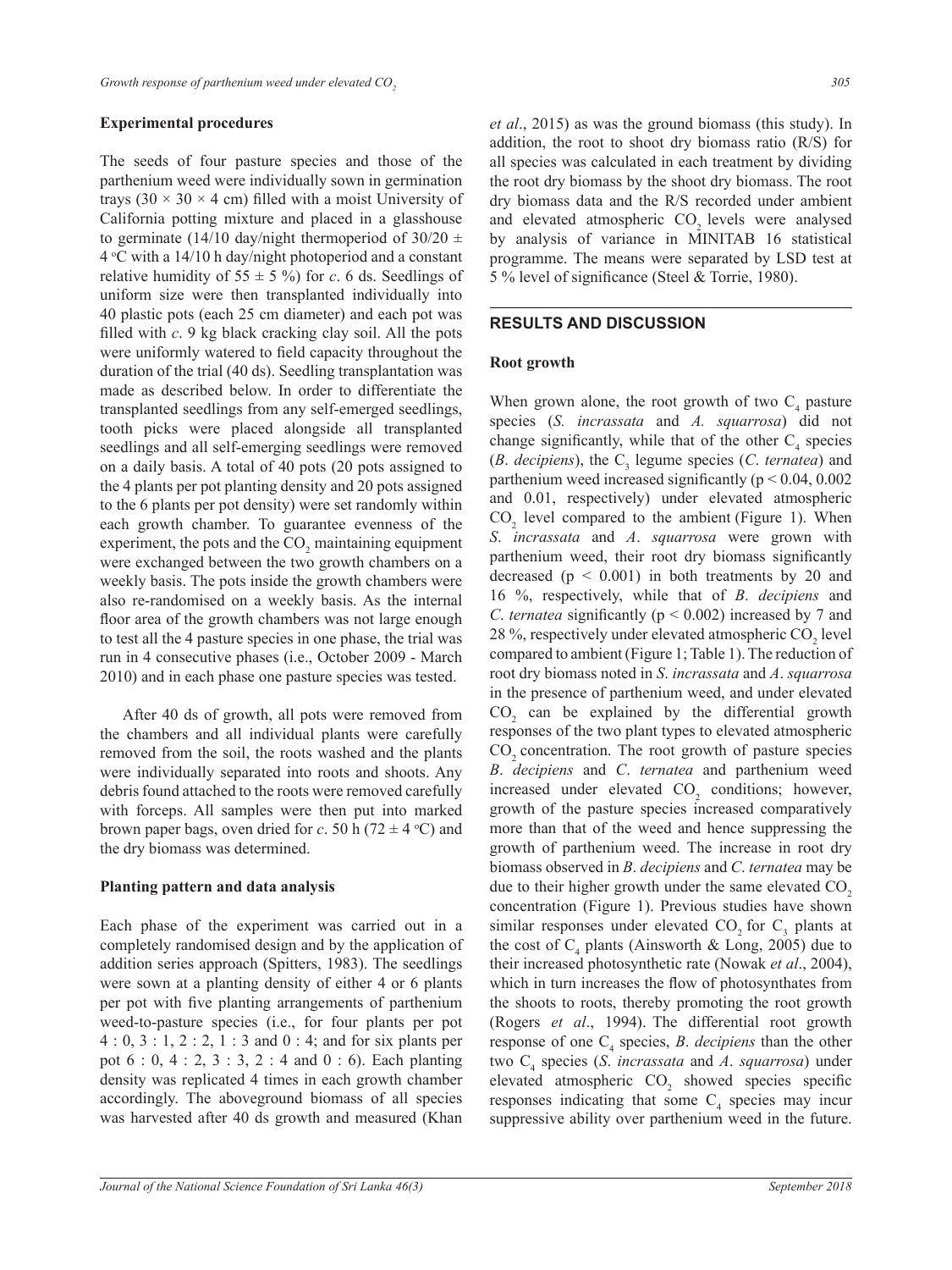The differential responses of the three  $C_4$  pasture species under similar conditions could be due to their differential

ability to withstand allelo-chemicals that may have been released by parthenium weed (Adkins & Sowerby, 1996).

Table 1: The percentage (%) change in pooled mean root dry biomass formed by the four pasture species and parthenium weed when grown alone and together at either four or six plants per pot and at five planting arrangements for 40 days under ambient  $CO_2$  (390  $\mu$ molmol<sup>-1</sup>) and elevated atmospheric  $CO<sub>2</sub>$  (550 µmolmol<sup>-1</sup>) conditions

|                  |                                      | Dry root biomass per plant $(g)$<br>when grown alone |                                | Dry root biomass per plant $(g)$<br>when grown together |                                |                                |                              |  |
|------------------|--------------------------------------|------------------------------------------------------|--------------------------------|---------------------------------------------------------|--------------------------------|--------------------------------|------------------------------|--|
| Species used     | Photosynthetic<br>pathway            |                                                      |                                | Change in<br>biomass $(\% )$                            |                                |                                | Change in<br>biomass $(\% )$ |  |
|                  |                                      | $390 \mu$ molmol <sup>-1</sup>                       | $550 \mu$ molmol <sup>-1</sup> |                                                         | $390 \mu$ molmol <sup>-1</sup> | $550 \mu$ molmol <sup>-1</sup> |                              |  |
| S. incrassata    | $C_{\scriptscriptstyle A}$           | $2.00 \pm 0.2$                                       | $1.98 \pm 0.3$ <sup>NS</sup>   | - 1                                                     | $4.12 \pm 0.3$                 | $3.30 \pm 0.5^*$               | $-20$                        |  |
| A. squarrosa     | $C_{\scriptscriptstyle{A}}$          | $1.55 \pm 0.3$                                       | $1.60 \pm 0.1$ <sup>NS</sup>   | $+3$                                                    | $2.50 \pm 0.1$                 | $2.10 \pm 0.2^*$               | $-16$                        |  |
| B. decipiens     |                                      | $1.70 \pm 0.1$                                       | $1.87 \pm 0.4^*$               | $+10$                                                   | $2.90 \pm 0.2$                 | $3.14 \pm 0.3^*$               | $+7$                         |  |
| C. ternatea      | C,                                   | $2.70 \pm 0.4$                                       | $3.6 \pm 0.5^*$                | $+34$                                                   | $3.20 \pm 0.5$                 | $4.12 \pm 0.8^*$               | $+28$                        |  |
| P. hysterophorus | $C_{\rm A}/C_{\rm A}$ to $C_{\rm A}$ | $2.00 \pm 0.2$                                       | $2.52 \pm 0.2^*$               | $+26$                                                   | $2.80 \pm 0.1$                 | $3.32 \pm 0.4^*$               | $+19$                        |  |

 $N$ <sup>NS</sup> = non-significant difference; \* = significant difference (p < 0.05)

The  $C_3$  legume *C. ternatea* was more responsive (28 %) increase in root dry biomass) than the  $C_4$  pasture grass, *B*. *decipiens* (7 % increase in root dry biomass). The comparatively greater root growth response of the legume *C. ternatea* under elevated CO<sub>2</sub> level (Figure 1) may be due to its greater photosynthetic rate compared to the other species under similar conditions.  $C_3$  legume species have similar responses in previous studies (Hebeisen *et al*., 1997; Rogers *et al*., 2009). The increased growth of parthenium weed might have been arrested by the relatively superior growth of *C*. *ternatea*  under elevated CO<sub>2</sub>. It can be assumed that *C. ternatea* and other  $C_3$  legume plants could be useful for the competitive management of parthenium weed in the future for predicted elevated levels of atmospheric  $CO<sub>2</sub>$ . However, pasture species and parthenium weed may show different growth responses under field conditions due to the influences of other climatic variables such as reduced soil moisture, high temperature, presence of methane gas and high N deposition (Belgeri, 2013). Future studies will be useful to examine these species under elevated  $CO<sub>2</sub>$  and potential interactions with other climatic variables.

The greater root growth of parthenium weed under elevated  $CO_2$  level (Figure 1) may be inter-related to the enhanced shoot growth of the weed under similar conditions (Belgeri, 2013; Shabbir *et al*., 2014). The increased root growth of parthenium weed under elevated atmospheric CO<sub>2</sub> may have caused reduction in root dry biomass of the two C<sub>4</sub> pasture species (*S. incrassata* and *A*. *squarrosa*). However, the exact mechanism behind

how weeds can suppress the growth of neighbouring pasture plants under elevated levels of  $CO_2$  is not fully understood. Nevertheless, the growth of parthenium weed was comparatively rapid than many other plant species under elevated atmospheric  $CO<sub>2</sub>$  (Nguyen *et al*., 2012). Navie *et al*. (2005) have shown a slower growth for the  $C_4$  species, *C. ciliaris* in the presence of parthenium weed under elevated  $CO<sub>2</sub>$ .

## **Biomass allocation pattern**

The R/S of *S*. *incrassata* and *A*. *squarrosa* did not change significantly, while the R/S of *B*. *decipiens*, *C*. *ternatea*  and parthenium weed significantly increased  $(p < 0.04)$ when grown alone but under elevated  $CO<sub>2</sub>$  (Table 2). As expected, when *S*. *incrassata* and *A*. *squarrosa* were grown with parthenium weed, the R/S significantly decreased while the R/S of *B*. *decipiens* and *C*. *ternatea* increased under elevated  $CO<sub>2</sub>$  than that of ambient  $CO<sub>2</sub>$  atmosphere ( $p < 0.02$ ; Table 2). The enhanced R/S of *B*. *decipiens*, *C*. *ternatea* and parthenium weed under elevated  $CO<sub>2</sub>$  may be due to the better response of roots than the shoots of these species under similar conditions. According to previous research, a significant higher amount of extra biomass accumulated in the root system than in the shoot system under an elevated  $CO<sub>2</sub>$  atmosphere, hence increasing the R/S (Chong *et al*., 2009). Many studies (Rogers *et al*., 1994; Pritchard *et al*., 1999) have shown an increased R/S under elevated atmospheric CO<sub>2</sub> levels while some studies (McMaster *et al*., 1999; Salsman *et al*., 1999) have shown a decrease.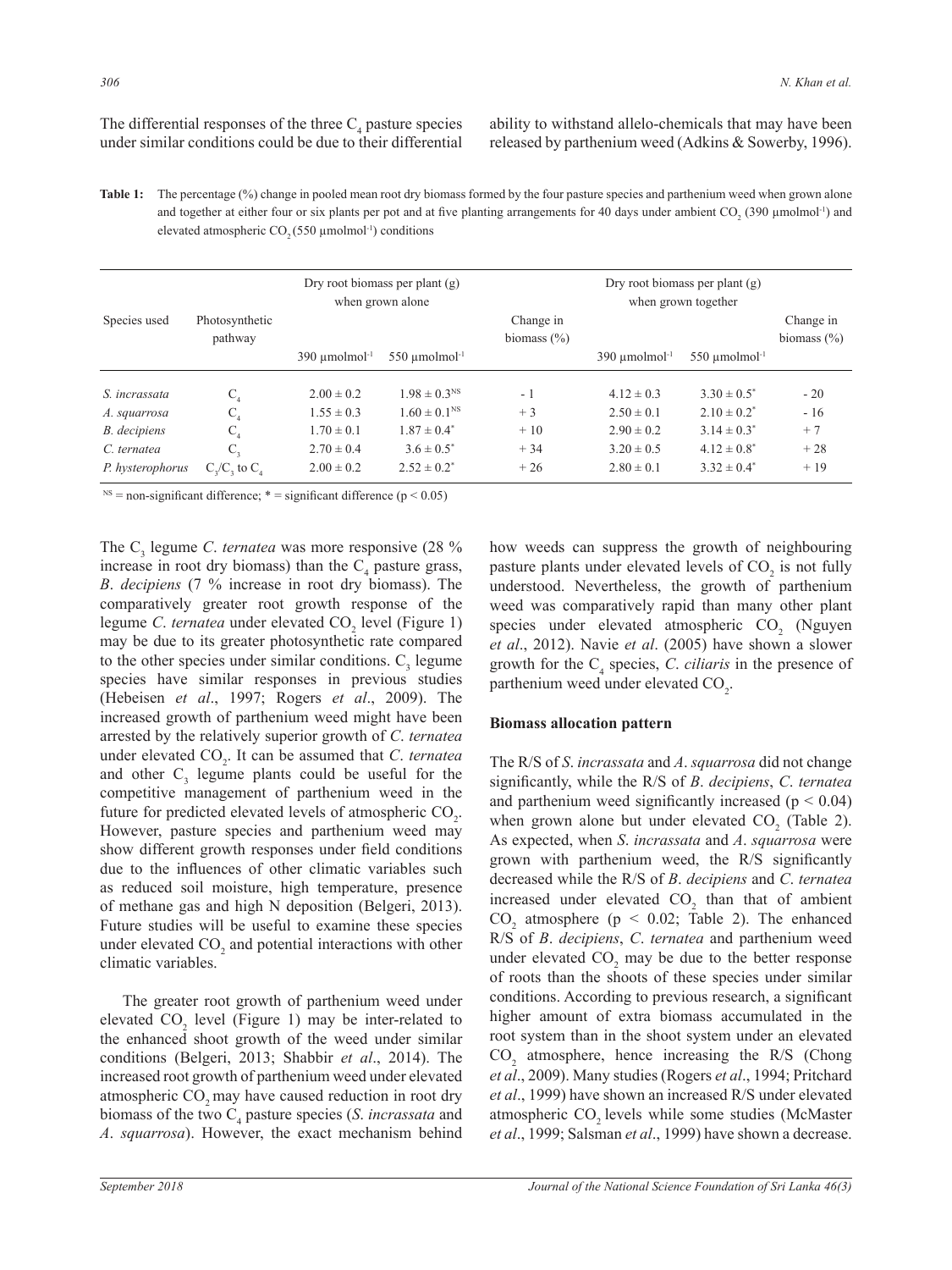

five planting arrangements under the ambient (390  $\mu$ molmol<sup>-1</sup>) and elevated (550  $\mu$ molmol<sup>-1</sup>) CO<sub>2</sub>. The applying the root dry biomass of the parthenium weed or pasture species ( $p < 0.05$ ) **Figure 1:** The root dry biomass of parthenium weed (□) and four pasture species (■): (a) *S. incrassata*; (b) *A. squarrosa*; (c) *B. decipiens* and (d) *C. ternatea* at the four or six plants pot<sup>1</sup> densities and at the upright bars show  $\pm$  SE of means and the letters on top of the bars indicate significant differences among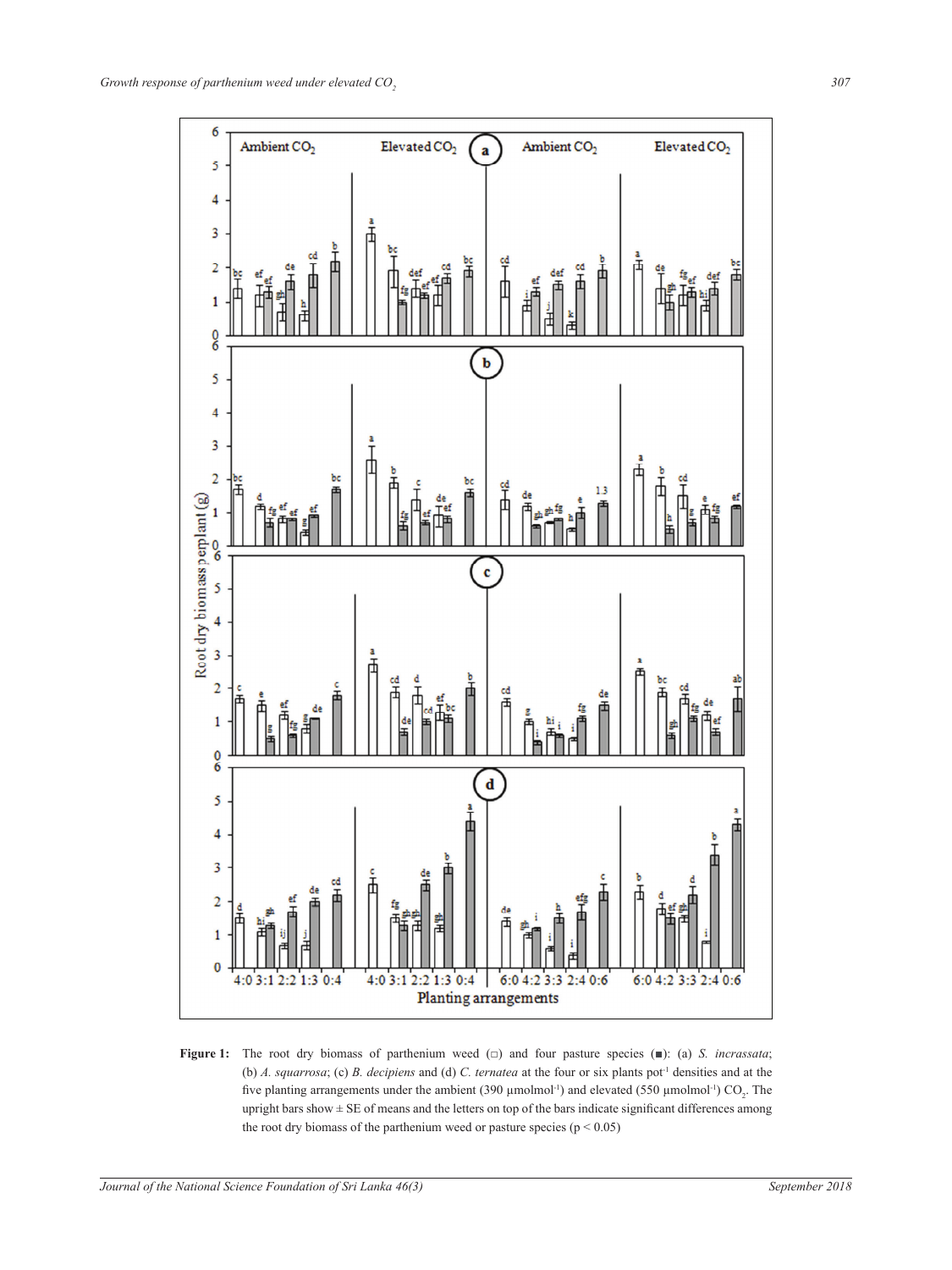**Table 2:** The percentage (%) change in root to shoot ratios (R/S) by the four pasture species and parthenium weed when grown alone and together at either four or six plants per pot and at five planting arrangements for 40 days under the ambient  $CO_2(390 \mu molmol^{-1})$ and elevated atmospheric  $CO<sub>2</sub>$  (550  $\mu$ molmol<sup>-1</sup>) conditions

| <b>Species</b>   | $R/S$ when grown alone         |                                | Change in<br>R/S (%) | R/S when grown together        |                                | Change in<br>R/S (%) |
|------------------|--------------------------------|--------------------------------|----------------------|--------------------------------|--------------------------------|----------------------|
|                  | $390 \mu$ molmol <sup>-1</sup> | $550 \mu$ molmol <sup>-1</sup> |                      | $390 \mu$ molmol <sup>-1</sup> | $550 \mu$ molmol <sup>-1</sup> |                      |
| S. incrassata    | $0.30 \pm 0.02$                | $0.31 \pm 0.01^{NS}$           | $+3$                 | $0.50 \pm 0.03$                | $0.38 \pm 0.02^*$              | $-24$                |
| A. squarrosa     | $0.41 \pm 0.01$                | $0.42 \pm 0.02^{\text{NS}}$    | $+2$                 | $0.36 \pm 0.02$                | $0.30 \pm 0.01^*$              | $-16$                |
| B. decipiens     | $0.32 \pm 0.01$                | $0.35 \pm 0.01^*$              | $+9$                 | $0.63 \pm 0.02$                | $0.67 \pm 0.02^*$              | $+6$                 |
| C. ternatea      | $0.61 \pm 0.05$                | $0.77 \pm 0.03^*$              | $+26$                | $0.70 \pm 0.01$                | $0.82 \pm 0.04^*$              | $+17$                |
| P. hysterophorus | $0.42 \pm 0.02$                | $0.50 \pm 0.01^*$              | $+19$                | $0.50 \pm 0.04$                | $0.56 \pm 0.01^*$              | $+12$                |

 $N<sup>S</sup>$  = non-significant difference; \* = significant difference (p < 0.05)

# **CONCLUSION**

Out of the four pasture species tested, two  $C_4$  grasses *S*. *incrassata* and *A*. *squarrosa* may possibly not be as suppressive against the growth of the  $C_3$  or  $C_3 - C_4$ intermediate parthenium weed in a future increased atmospheric  $CO_2$  concentration, however, one  $C_4$  grass *B*. *decipiens* and a C<sub>3</sub> legume *C*. *ternatea* both have increased root dry biomasses and R/S ratios under an elevated atmospheric  $CO<sub>2</sub>$  concentration. From the above findings, it can be concluded that some of the tested suppressive pasture species will continue to provide better suppression of parthenium weed in the future. Unless emissions are not reduced, the problem of invasive plants such as the parthenium weed is expected to get worse; however, adapting to such challenges would be a key to mitigate the effects of a changing climate of elevated  $CO_2$ . Selection of  $C_3$  or  $C_4$  pasture plants that have the ability to suppress the growth of parthenium weed under a future atmosphere of elevated  $CO_2$  would be an important strategy that holds promise for the integrated management of invasive parthenium weed. This research investigated a single climatic variable (atmospheric  $CO_2$  concentration) and future studies will be useful to examine the potential interactions of this variable with other climatic variables, especially increased temperature.

## **Acknowledgement**

Financial assistance was obtained from the University of Queensland, Brisbane, Australia and the Higher Education Commission, Pakistan and also from the project 'Sustainable Management of Parthenium Weed' funded by the Queensland Murray Darling Committee and the Burnett Mary Regional Group, Queensland, Australia.

# **REFERENCES**

Adkins S.W. & Shabbir A. (2014). Biology, ecology and management of the invasive parthenium weed (*Parthenium hysterophorus* L.). *Pest Management Science* **70**: 1023 – 1029.

DOI: https://doi.org/10.1002/ps.3708

- Adkins S.W. & Sowerby M.S. (1996). Allelopathic potential of the weed, *Parthenium hysterophorus* in Australia. *Plant Protection Quarterly* **11**: 20 – 23.
- Ainsworth E.A. & Long S.P. (2005). What have we learned from 15 years of free-air CO<sub>2</sub> enrichment (FACE)? A meta-analytic review of the responses of photosynthesis, canopy properties and plant production to rising CO<sub>2</sub>. New *Phytologist* **165**: 351 – 372.

DOI: https://doi.org/10.1111/j.1469-8137.2004.01224.x

- Belgeri A. (2013). Assessing the impact of parthenium weed (*Parthenium hysterophorus* L.) invasion and its management upon grassland community composition. *PhD thesis*, School of Agriculture and Food Sciences, University of Queensland, Brisbane, Australia.
- Chong W.J., Du S.T., Chen W.W., Li G.X., Zhang Y.S. & Zheng S.J. (2009). Elevated carbon dioxide improves plant iron nutrition through enhancing the iron-deficiency-induced responses under iron-limited conditions in tomato. *Plant Physiology* **150**: 272 – 280.

DOI: https://doi.org/10.1104/pp.109.136721

- Department of Agriculture and Fisheries (DAFF) (2011). Available at *http://www.daff.qld.gov.au*. Accessed 13 September 2016.
- Devi M.T. & Raghavendra A.S. (1994). Formation of photorespiratory glycollate and glyoxylate in leaf discs of  $C_3 - C_4$  intermediates: reduced sensitivity to external bicarbonate. *Photosynthetica* **30**: 455 – 463.
- Hebeisen T., Luscher A., Zanetti S., Fischer B., Hartwig U., Frehner M., Hendrey G., Blum H. & Nosberger J. (1997). Growth response of *Trifolium repens* L. and *Lolium perenne*  L. as monocultures and bi-species mixture to free air  $CO<sub>2</sub>$ enrichment and management. *Global Change Biology* **3**:  $149 - 160.$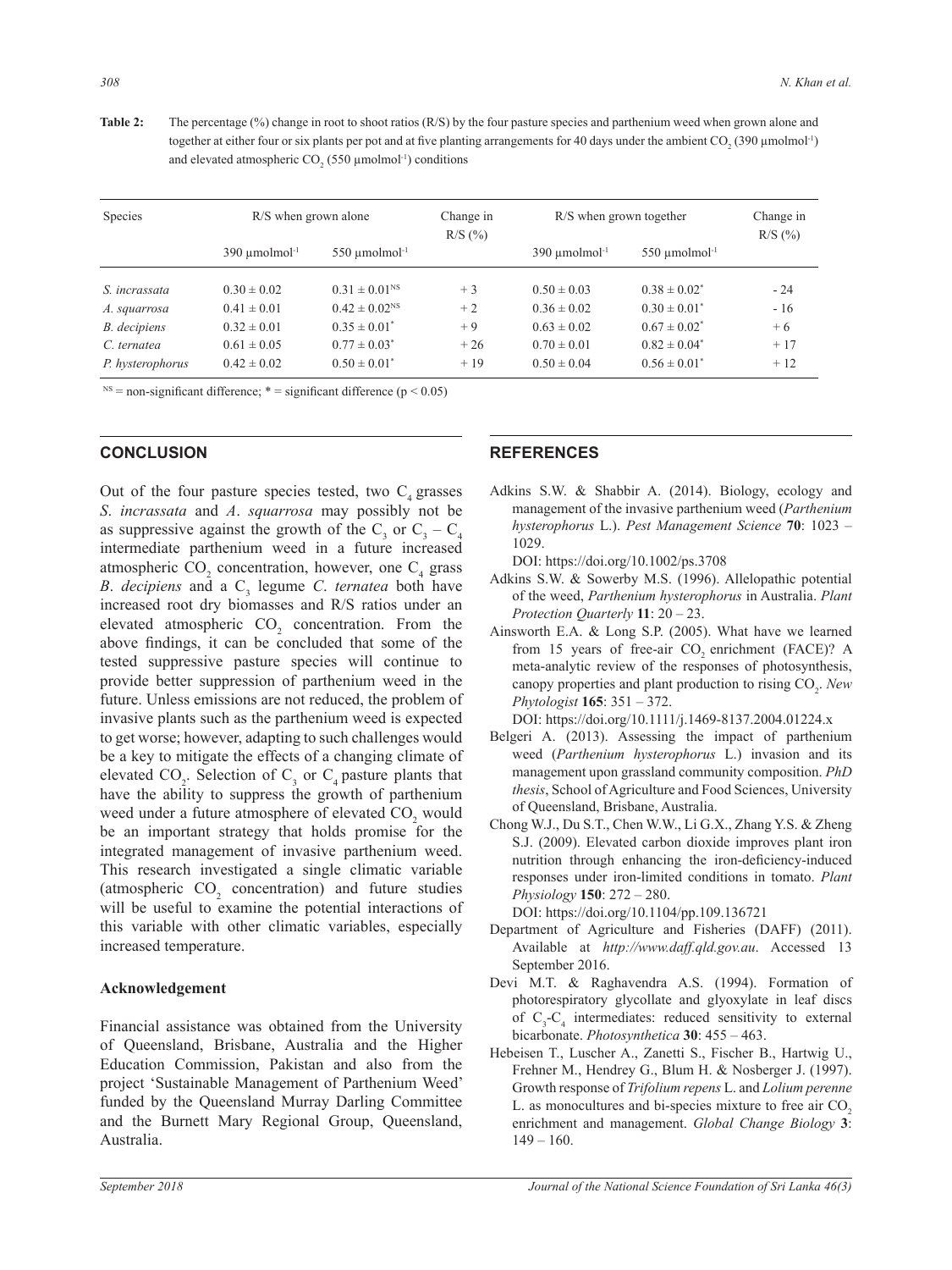DOI: https://doi.org/10.1046/j.1365-2486.1997.00073.x

- Idso S.B., Kimball B.A., Andersoll M.G. & Mauney J.R. (1987). Effects of atmospheric  $CO_2$  enrichment on plant growth: The interactive role of air temperature. *Agricultural Ecosystem and Environment* **20**: 1 – 10.
- Intergovernmental Panel on Climate Change (IPCC) (2007). *Synthesis Report. Contribution of Working Groups I, II & III to the Fourth Assessment*, p. 104. Intergovernmental Panel on Climate Change, Geneva, Switzerland.
- Khan N., George D., Shabbir A., Hanif Z. & Adkins S.W. (2015). Rising  $CO<sub>2</sub>$  can alter fodder-weed interactions and suppression of *Parthenium hysterophorus*. *Weed Research* **55**: 113 – 117.

DOI: https://doi.org/10.1111/wre.12127

- Khan N., O'Donnell C., George D. & Adkins S.W. (2013). Suppressive ability of selected fodder plants on the growth of *Parthenium hysterophorus*. *Weed Research* **53**: 61 – 68. DOI: https://doi.org/10.1111/j.1365-3180.2012.00953.x
- Khan N., Shabbir A., George D., Hassan G. & Adkins S.W. (2014). Suppressive fodder plants as part of an integrated management program for *Parthenium hysterophorus* L. *Field Crops Research* **156**: 172 – 179. DOI: https://doi.org/10.1016/j.fcr.2013.11.003
- Long S.P., Ainsworth E.A., Leakey A.D., Nösberger J. & Ort D.R. (2006). Food for thought: lower-than-expected crop yield stimulation with rising CO<sub>2</sub> concentrations. *Science* **312**: 1918 – 1921.

DOI: https://doi.org/10.1126/science.1114722

- Mauna-Loa Observatory (2017). Hawaii (NOAA-ESRL), USA (*https://www.co2.earth/*).
- McFadyen R.E. (1992). Biological control against parthenium weed in Australia. *Crop Protection* **11**: 400 – 407.
- McMaster G.S., LeCain D.R., Morgan J.A., Aiguo L. & Hendrix D.L. (1999). Elevated  $CO_2$  increases wheat CER, leaf and tiller development, and shoot and root growth. *Journal of Agronomy and Crop Science* **183**: 119 – 128. DOI: https://doi.org/10.1046/j.1439-037x.1999.00325.x
- Navie S.C., McFadyen R.E., Panetta F.D. & Adkins S.W. (2005). The effect of  $CO_2$  enrichment on the growth of a C3 weed (*Parthenium hysterophorus*) and its competitive interection with a C<sub>4</sub> grass (*Cenchrus ciliaris*). *Plant Protection Quarterly* **20**: 61 – 66.
- Navie S.C., Panetta F.D., McFadyen R.E. & Adkins S.W. (2004). Germinable soil seedbanks of central Queensland rangelands invaded by the exotic weed *Parthenium hysterophorus* L. *Weed Biology and Management* **4**: 154 – 167.

DOI: https://doi.org/10.1111/j.1445-6664.2004.00132.x

- Nguyen T.L., O'Donnell C. & Adkins S.W. (2012). Early growth of parthenium weed (*Parthenium hysterophorus*) and climate change. *Pakistan Journal of Weed Science Research* **18**: 457 – 468.
- Nowak R.S., Ellsworth D.S. & Smith S.D. (2004). Functional responses of plants to elevated atmospheric  $CO_2$  do photosynthetic and productivity data from FACE experiments support early predictions? *New Phytologist* **162**: 253 – 280.

DOI: https://doi.org/10.1111/j.1469-8137.2004.01033.x

O'Donnell C. & Adkins S.W. (2005). Management of parthenium weed through competitive displacement with beneficial plants. *Weed Biology and Management* **5**: 77 – 79.

DOI: https://doi.org/10.1111/j.1445-6664.2005.00160.x

Oechel W.C. & Strain B.R. (1985). Native species responses to increased atmospheric carbon dioxide concentration. *Direct Effects of Increasing Carbon Dioxide on Vegetation* (eds. B.R. Strain & J.D. Cure), pp. 117 – 154. DOE/ER – 0238. US Department of Energy, Washington DC, USA.

Poorter H. & Navas M.L. (2003). Plant growth and competition at elevated  $CO_2$ : on winners, losers and functional groups. *New Phytologist* **157**: 175 – 198.

DOI: https://doi.org/10.1046/j.1469-8137.2003.00680.x

Pritchard S.G., Rogers H.H., Prior S.A. & Peterson C.M. (1999). Elevated CO<sub>2</sub> and plant structure: a review. *Global Change Biology* **5**: 807 – 837.

DOI: https://doi.org/10.1046/j.1365-2486.1999.00268.x

Rogers A., Ainsworth E. & Leakey A.D.B. (2009). Will elevated carbon dioxide concentration amplifies the benefits of nitrogen fixation in legumes? *Plant Physiology* **151**: 1009 – 1016.

DOI: https://doi.org/10.1104/pp.109.144113

- Rogers H.H., Runion G.B. & Krupa S.V. (1994). Plant responses to atmospheric CO<sub>2</sub> enrichment with emphasis on root and the rhizosphere. *Environmental Pollution* **83**: 155 – 189.
- Salsman K.J., Jordan D.N., Smith S.D. & Neuman D.S. (1999). Effect of atmospheric enrichment on root growth and carbohydrate allocation of *Phaseolus* spp. *International Journal of Plant Science* **160**: 1075 – 1081. DOI: https://doi.org/10.1086/314208
- Shabbir A., Dhileepan K., Khan N. & Adkins S.W. (2014). Weed-pathogen interactions and elevated  $CO_2$ : growth changes in favour of the biological control agent. *Weed Research* **54**: 217 – 222.

DOI: https://doi.org/10.1111/wre.12078

- Spitters C.J.T. (1983). An alternative approach to the analysis of mixed cropping experiments. 1. Estimation of competition effects. *Netherlands Journal of Agricultural Science* **31**:  $1 - 11$ .
- Steel R.G.D. & Torrie J.H. (1980). *Principles and Procedures of Statistics*: *A Biometrical Approach*. McGraw Hill Inc., USA.
- Tothill J.C. & Hacker J.B. (1996). *The Grasses of Southern Queensland*. Tropical Grassland Society of Australia Inc., St Lucia, Brisbane, Queensland, Australia.
- Wand S.J.E., Midgley G.F., Jones M.H. & Curtis P.S. (1999). Responses of wild  $C_4$  and  $C_3$  grass (Poaceae) species to elevated atmospheric  $CO<sub>2</sub>$  concentration: a meta-analytic test of current theories and perceptions. *Global Change Biology* **5**: 723 – 741.

DOI: https://doi.org/10.1046/j.1365-2486.1999.00265.x

Yue W., Shao-Ting D., Ling-Ling L., Li-Dong H., Ping F., Xian-Yong L., Yong-Song L. & Hai-Long W. (2009). Effect of  $CO<sub>2</sub>$  elevation on root growth and its relationship with indole acetic acid and ethylene in tomato seedlings.